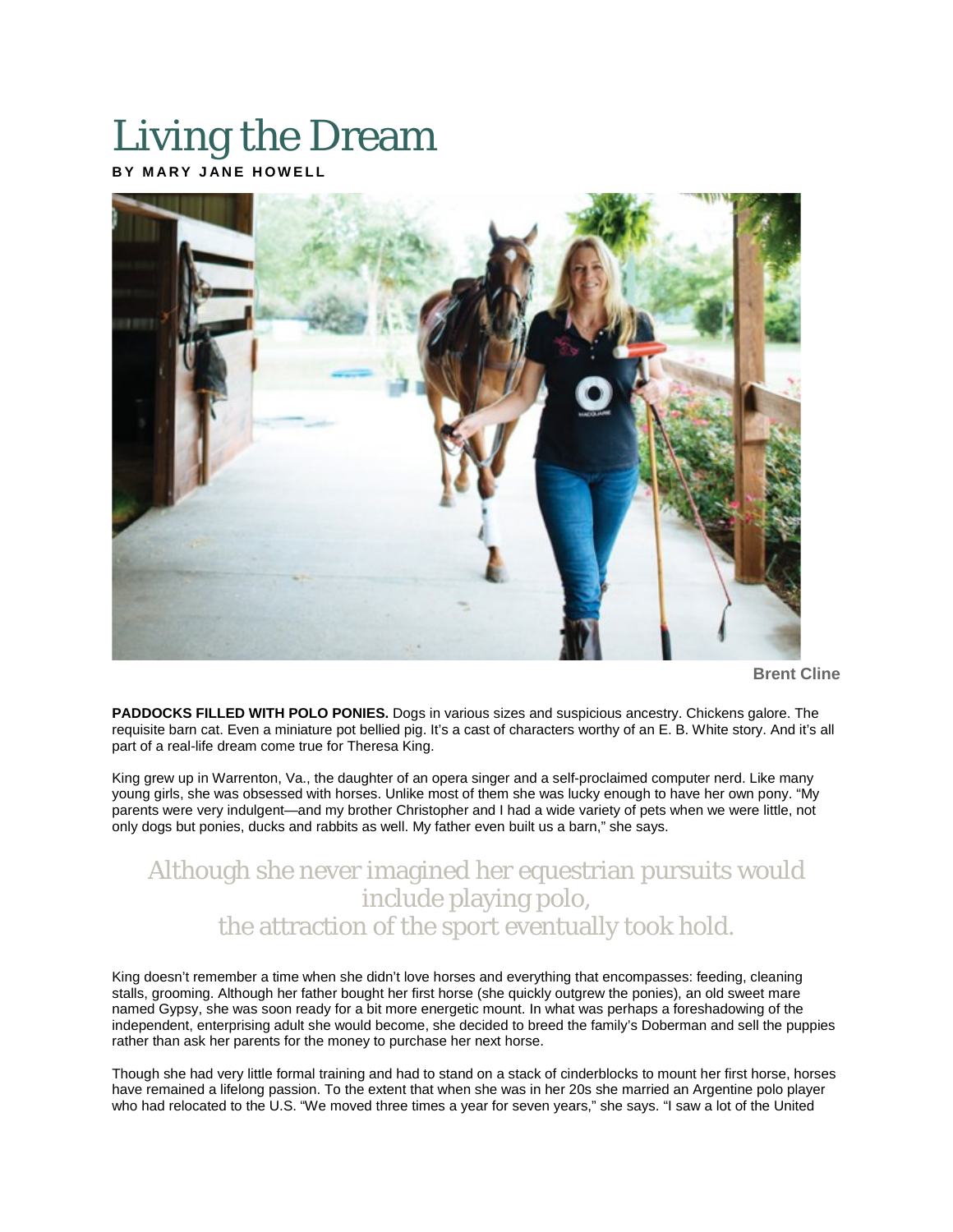States."

Although she never imagined her equestrian pursuits would include playing polo, the attraction of the sport eventually took hold. She started out just hitting the ball (stick and ball) as she exercised the polo ponies, but it wasn't long before she was playing full-on matches with the other polo wives. "I joined the United States Polo Association in 1991," she says. "I really wanted to play professionally, but that was next to impossible as a wife and a new mother."

As it turned out, just a year later King was on her own with a young daughter to support. Living in Wellington, Fla., at the time, she found a job videotaping polo games. And while it kept food on the table, it was not the career she envisioned for herself.





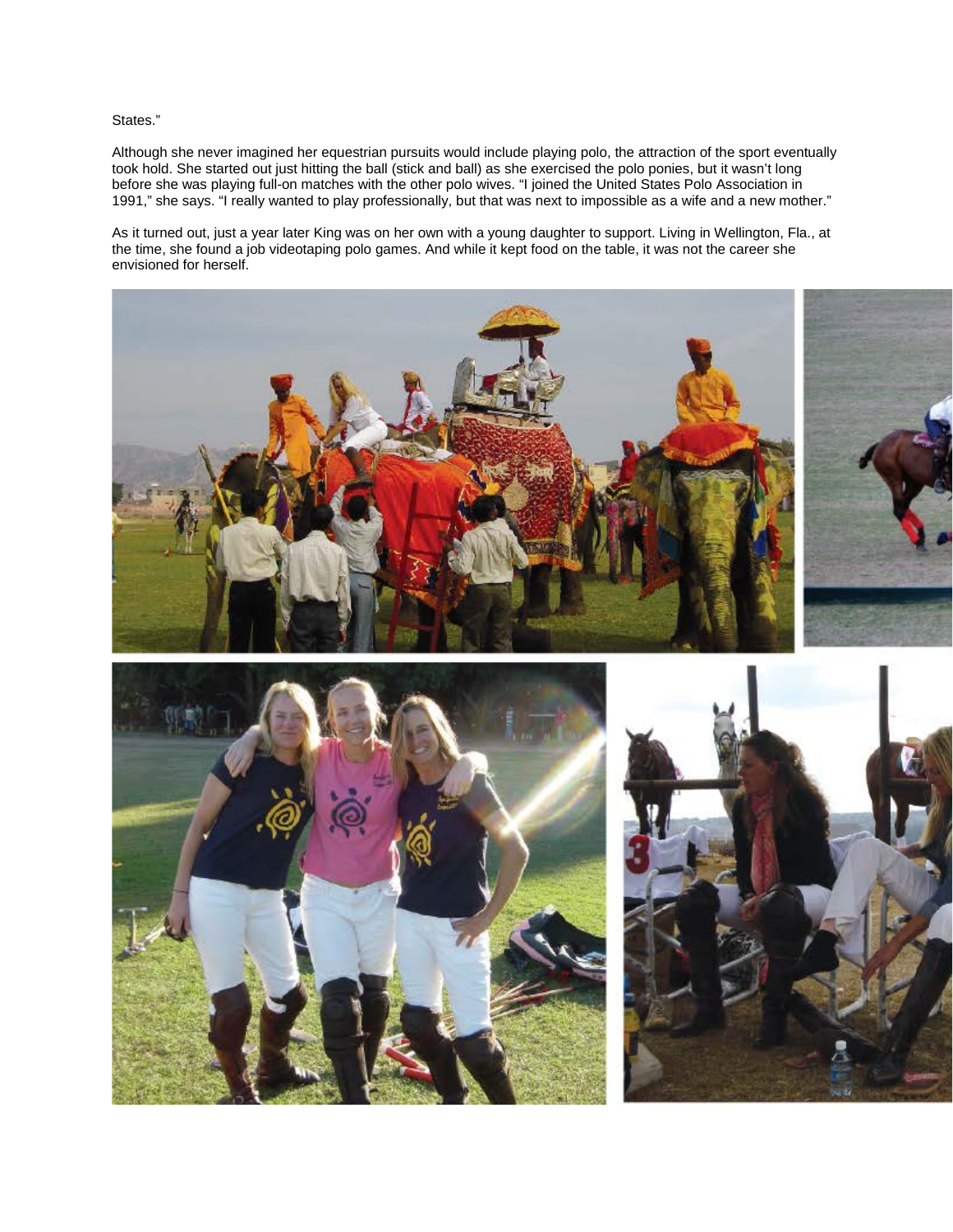"I ended up in Washington, D.C., working for a real estate company heading up their relocation section," she says. Through that job she met various bankers, which led to a job with an investment firm where she raised early stage venture capital. Meeting that challenge head on, she was determined to gain an understanding of the inner-workings of her clients, whose businesses ran the gamut from telecommunications to restaurants. "It was challenging work, but I loved it. But then 9/11 came and the world changed. The stock market ground to a halt and very few companies were being funded, especially the start-ups."

Throughout her tenure in Washington, King continued to play polo and was a regular at both the Capitol Polo Club and Great Meadows Polo Club. One of the highlights of her polo career came in 2001 when Pippa Grace, founder of the International Women's Polo Association, asked her to play on a team that was being put together to compete in India. "An invitation had been issued by the Maharani of Jaipur, who was an avid equestrian and a polo player as well," explains King. "I remember telling Pippa, 'Are you joking? I'm in—totally!""

## And like throngs of equestrians who came before her, King fell under the spell of the little town in South Carolina where horses have the right-of-way.

That trip to India, the birthplace of polo, ignited a serious case of wanderlust. Although she was still working in Washington, she knew that with the nation's poor economy, the timing was right for a career change. So in 2002 she traded in her high heels and business suits for boots and riding pants and headed south to Florida, where she played polo in both Sarasota and Palm Beach. Taking advantage of the fact that she no longer had the demands of a nineto-five job, over the next few years King racked up the miles and the passport stamps—Chile, Singapore, Argentina, Barbados, England and South Africa—and filled her walls with photos of her international competition—12 countries in all.

King first traveled to Aiken for the Ladies Invitational Polo Tournament in 1998 and continued—along with many of her fellow competitors—to make the trip each fall. And like the throngs of equestrians who came before her, King fell under the spell of the little town in South Carolina where horses have the right of way. During each visit, she marveled at the affordability of the land and the casual sophistication of the community. After years of globetrotting, she was ready to put down roots and realized Aiken had truly captured her heart. Along with two like-minded friends, King began searching for property, and in 2005 they found the perfect spot—a cornfield just off New Holland Road. "I lived downtown and boarded my horses while I was working on developing my part of the land," King says. She admittedly didn't have much of an idea about how to turn a cornfield into a horse farm, but loved the fact of having her own land and being directly involved in developing it. "There was no book titled Land for Dummies 101," she laughs. Once again relying on her trademark self-sufficiency and determination, she tackled the job head on, clearing the perimeter, fencing pastures and putting in a well. And like any true horsewoman, building a barn came next. Completed in the spring of 2006, the eight-stall structure now shelters her polo ponies—five mares named Jasmine, Petunia, Daisy, Buttercup and Aster—plus a pot bellied pig named Flower.



Three years later she began constructing her dream home—a barn apartment. "I had it all in my head, the rooms, the details, everything. I found a wonderful builder in town—John Brown (who has since passed away)—and we got my